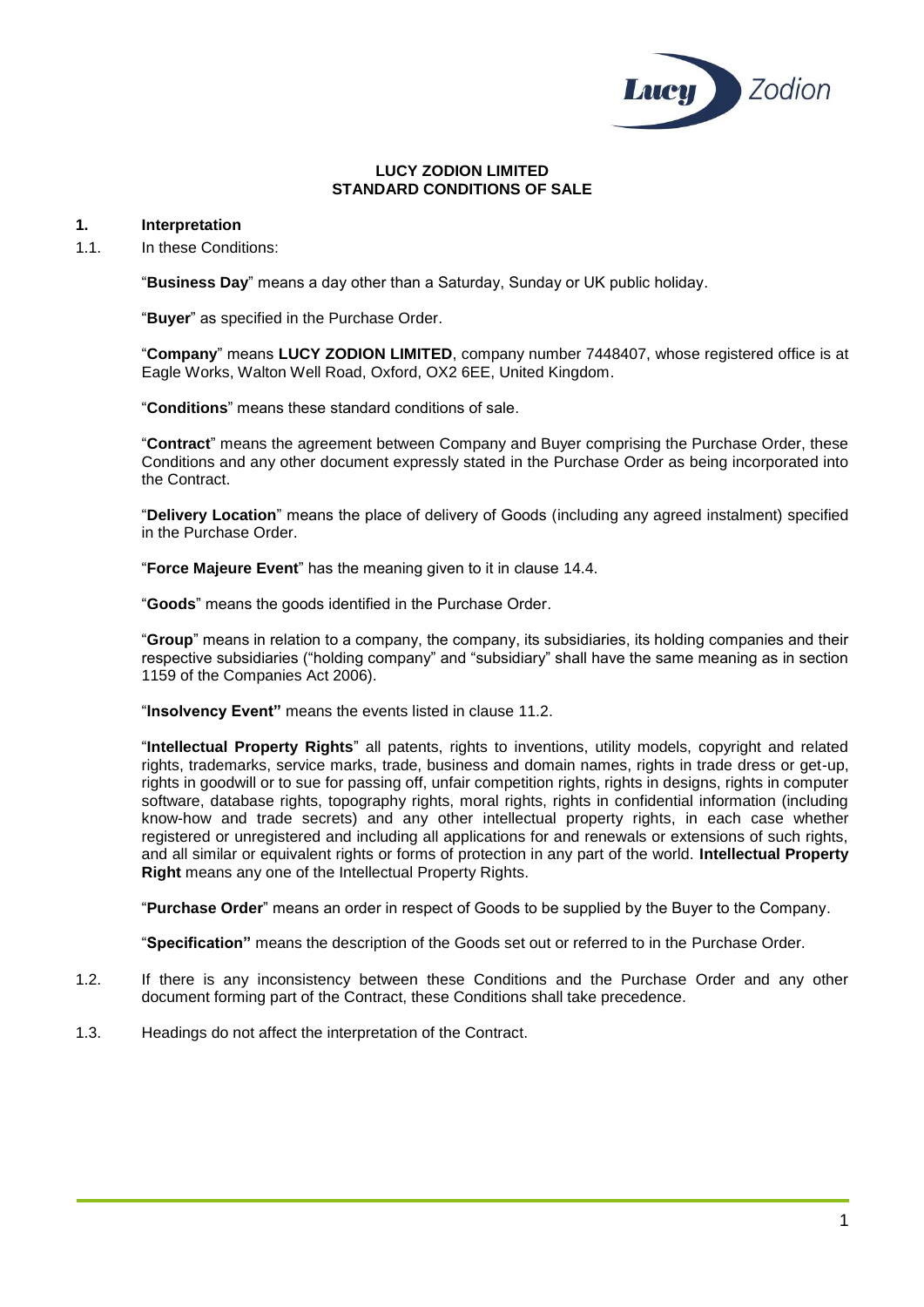

- 1.4. A "person" includes a natural person, corporate or unincorporated body (whether or not having separate legal personality) and that person's legal and personal representatives, successors and permitted assigns.
- 1.5. A reference to a company shall include any company, corporation or other body corporate, wherever and however incorporated or established.
- 1.6. Unless the context otherwise requires, words in the singular shall include the plural and vice versa.
- 1.7. Reference to a statute, provision or any subordinate legislation made under a statute is to such statute, provision or subordinate legislation as amended or re-enacted from time to time and, in the case of a statute, includes any subordinate legislation made under that statute from time to time.
- 1.8. An obligation in the Contract not to do something includes an obligation not to agree or allow that thing to be done.
- 1.9. Reference to the Contract or any other agreement is a reference to the Contract or that agreement as validly varied or novated at any time.
- 1.10. References to clauses are to clauses of the Contract.
- 1.11. If Company constitutes two or more persons, the obligations and liabilities of such persons are joint and several.
- 1.12. A phrase introduced by the terms "including", "include", "in particular" or similar expression shall be illustrative and not limit the sense of the words proceeding such terms.

## **2. Quotations and Acceptance**

- 2.1. A quotation for the Goods given by the Company shall not constitute an offer. A quotation shall only be valid for a period of 10 Business Days from its date of issue, unless otherwise stated by the Company.
- 2.2. A Purchase Order shall only be deemed to be accepted when the Company issues a written acceptance of it, at which point the Contract shall come into existence.
- 2.3. The Contract constitutes the entire agreement between the parties. The Buyer acknowledges that it has not relied on any statement, promise or representation made or given by or on behalf of the Company which is not set out in the Contract.
- 2.4. Any Purchase Order must be accompanied by all information required to enable the Company to commence performance of the Contract after the Company has accepted the Purchase Order. The Buyer warrants that all information supplied to the Company by the Buyer, its agents, sub-contractors or employees shall be correct and accurate and comprehensive for the purpose of performance of the contract and hereby indemnifies the Company against any and all costs, losses, expenses, damages and fees incurred by the Company whether directly or indirectly as a result of breach of this warranty.

## **3. Manufacture, quality and packing**

- 3.1. The Company agrees to supply to the Buyer the Goods on the terms of the Contract.
- 3.2. The Company undertakes that the Goods will:
	- a) comply with the Specification;
	- b) be of satisfactory quality (within the meaning of the Sale of Goods Act 1979, as amended);
	- c) where applicable, be free from defects in design, material and workmanship and remain so for 12 months after delivery; and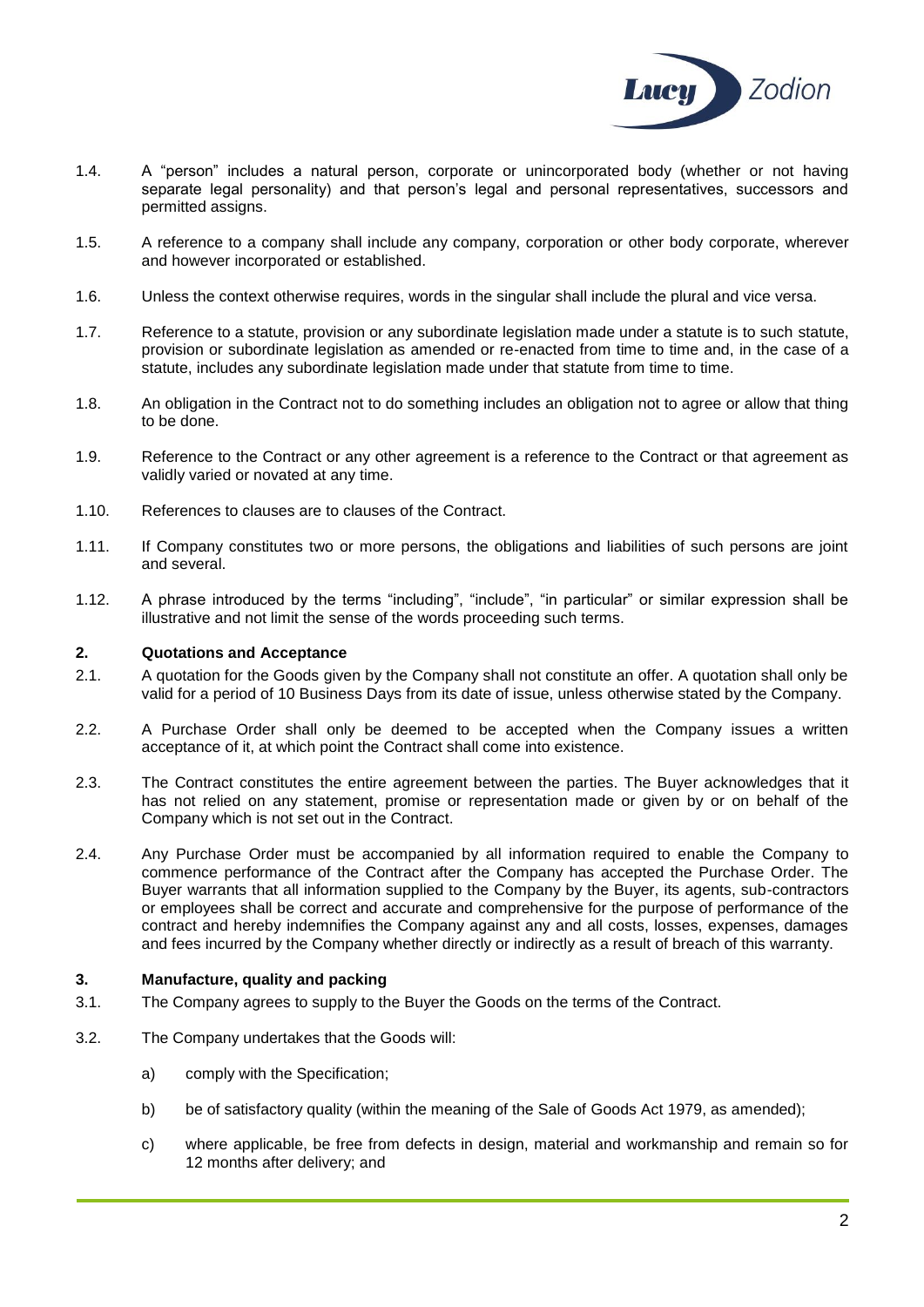

- d) comply with all applicable statutory and regulatory requirements.
- 3.3. The Company shall not provide for packing materials within the Contract price unless otherwise stated.
- 3.4. The manner of the packing shall be at the discretion of the Company. The Company accepts no liability for failure to pack to any particular standard or against any particular risk unless the requirements for such packing are specifically brought to the attention of the Company, accepted by the Company and paid for by the Buyer.

## **4. Time and place of delivery**

- 4.1. Delivery of the Goods shall be completed on the Goods' arrival at the Delivery Location on the basis ex-works as that term is defined in Incoterms 2010.
- 4.2. The Company reserves the right to deliver the Goods by instalments and in such event each instalment shall be treated as a separate Contract provided that deliveries of further instalments may be withheld until the Goods comprised in earlier instalments have been paid for in full.
- 4.3. If the Company fails to deliver the Goods, its liability shall be limited to the costs and expenses incurred by the Buyer in obtaining replacement goods of similar description and quality in the cheapest market available, less the price of the Goods. The Company shall have no liability for any failure to deliver the Goods to the extent that such failure is caused by a Force Majeure Event or the Buyer's failure to provide the Company with adequate delivery instructions or any other instructions that are relevant to the supply of the Goods.
- 4.4. Any period of time quoted or accepted by the Company for despatch, delivery or completion of the Goods are to be treated as estimates only, and the Company shall have no liability to the Buyer in respect of any loss suffered or expense incurred as a result of failure to perform the Contract in any way within any such period and for the avoidance of any doubt no delay of whatsoever nature shall entitle the Buyer to cancel the order or refuse to accept deliver or in any other way fail to perform an obligation on its part hereunder at any time.

# **5. Acceptance and rejection of Goods**

- 5.1. If the Buyer fails to accept delivery of the Goods within 5 Business Days of the Company notifying the Buyer that the Goods are ready, then, except where such failure or delay is caused by a Force Majeure Event or the Company's failure to comply with its obligations under the Contract:
	- a) delivery of the Goods shall be deemed to have been completed at 9.00 am on the fifth Business Day after the day on which the Company notified the Buyer that the Goods were readyl; and
	- b) the Company shall store the Goods until delivery takes place, and charge the Buyer for all related costs and expenses (including insurance).
- 5.2. If 10 Business Days after the day on which the Company notified the Buyer that the Goods were ready for delivery the Buyer has not accepted delivery of them, the Company may resell or otherwise dispose of part or all of the Goods and, after deducting reasonable storage and selling costs, account to the Buyer for any excess over the price of the Goods or charge the Buyer for any shortfall below the price of the Goods.
- 5.3. The Buyer shall not be entitled to reject the Goods if the Company delivers up to and including 5% more or less than the quantity of Goods ordered, but a pro rata adjustment shall be made to the Purchase Order invoice on receipt of notice from the Buyer that the wrong quantity of Goods was delivered.
- 5.4. In the event of defective workmanship or materials in the Goods the Company will repair or replace the Goods as the Company deems appropriate provided always that such defect becomes apparent within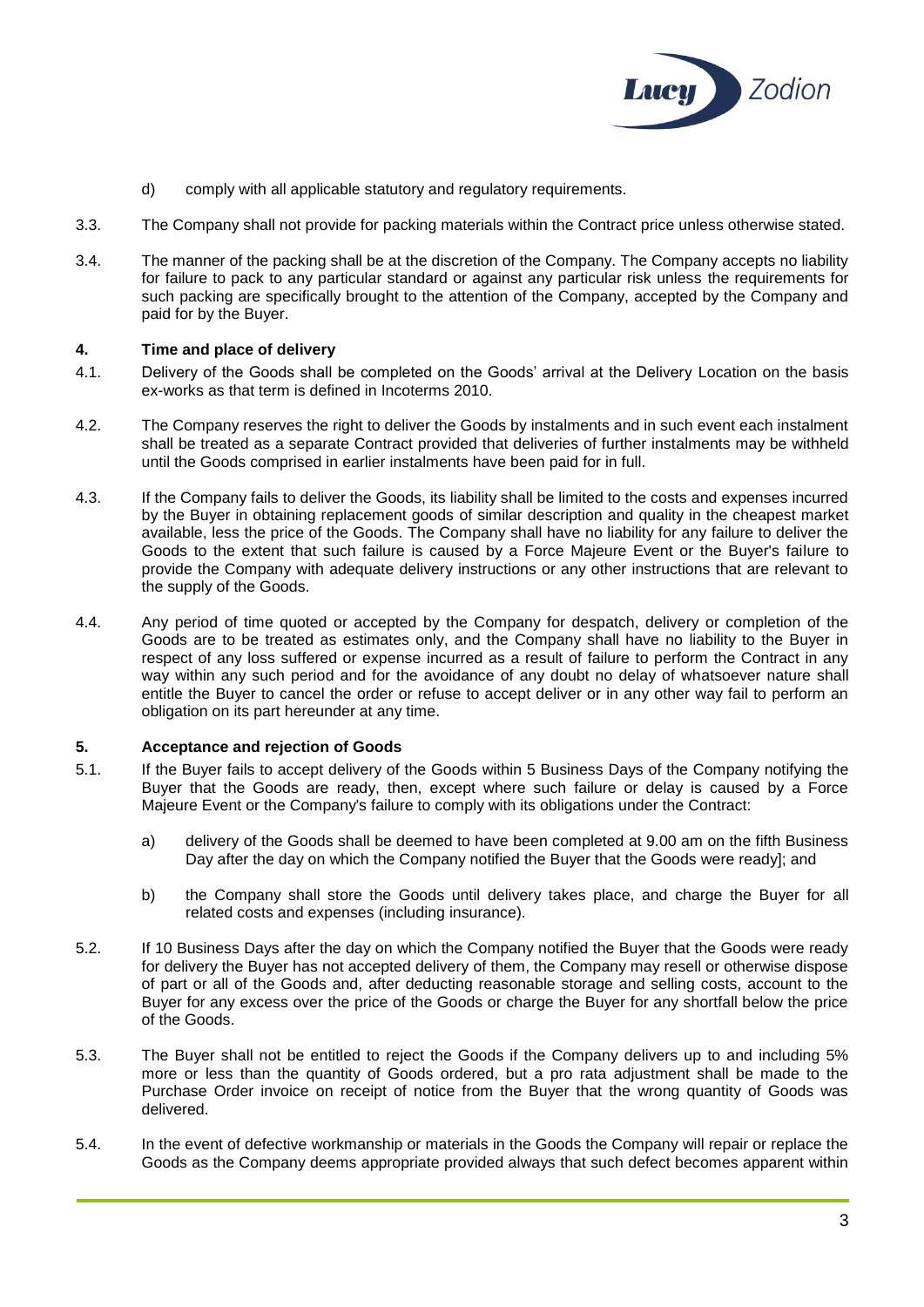

12 months of delivery in respect thereof and is notified promptly in writing to the Company by the Buyer and the Goods which are alleged to be defective are returned carriage paid to the Company for inspection, all subject to the Company being satisfied after being provided with such information as the Company may reasonably require that the defect is not attributable to fair wear and tear, incorrect or defective storage, fitting, installation or use, unauthorised reconditioning or repair, accident, neglect or any cause whatsoever beyond the control of the Company.

5.5. Any repair or replacement shall be the limit of damage or loss for which the Company shall be liable and the Company's liability hereunder shall be in lieu of any warranty or condition implied by law as to the quality or fitness for any particular purpose of the Goods.

### **6. Risk and title**

- 6.1. Whilst risk in the Goods supplied to the Buyer under the Contract shall pass on delivery, legal and beneficial ownership of the Goods shall remain with the Company until such time as the Company has received payment in full for all Goods supplied to the Buyer or until such time as the Goods are sold to the Buyer's customers by way of bona fide sale at full market value (whichever shall be the earlier) and the proceeds of sale to be held on trust for Company.
- 6.2. Until title to the Goods has passed to the Buyer, the Buyer shall:
	- a) hold the Goods on a fiduciary basis as the Company's bailee;
	- b) store the Goods separately from all other Goods held by the Buyer so that they remain readily identifiable as the Company's property;
	- c) not remove, deface or obscure any identifying mark or packaging on or relating to the Goods;
	- d) maintain the Goods in satisfactory condition and keep them insured against all risks for their full price from the date of delivery;
	- e) notify the Company immediately if it becomes subject to an Insolvency Event; and
	- f) give the Company such information relating to the Goods as the Company may require from time to time,
- 6.3. If before title to the Goods passes to the Buyer the Buyer becomes subject to any of the Insolvency Events, or the Company reasonably believes that any such event is about to happen and notifies the Buyer accordingly, then, provided that the Goods have not been resold, or irrevocably incorporated into another product, and without limiting any other right or remedy the Company may have, the Company may at any time require the Buyer to deliver up the Goods and, if the Buyer fails to do so promptly, enter any premises of the Buyer or of any third party where the Goods are stored in order to recover them.

## <span id="page-3-0"></span>**7. Price and payment**

- 7.1. All invoice sums shall be payable on demand and in any event shall be paid in full not later than 30 days after delivery.
- 7.2. Where only part of the Goods are dispatched, payment shall be made of the Contract price attributable to that part.
- 7.3. In the event of any delay(s) in delivery attributable to the Buyer's actions or failure to act, the Buyer shall make payment to the Company in accordance with this clause [7](#page-3-0) as if the Goods had been delivered at the time(s) at which best for such delay(s) such delivery would have taken place.
- 7.4. The Company reserves the right to charge interest on late payment at a rate of 3% per annum above base rate quoted by HSBC Bank plc from time to time on the daily balance due from the due date until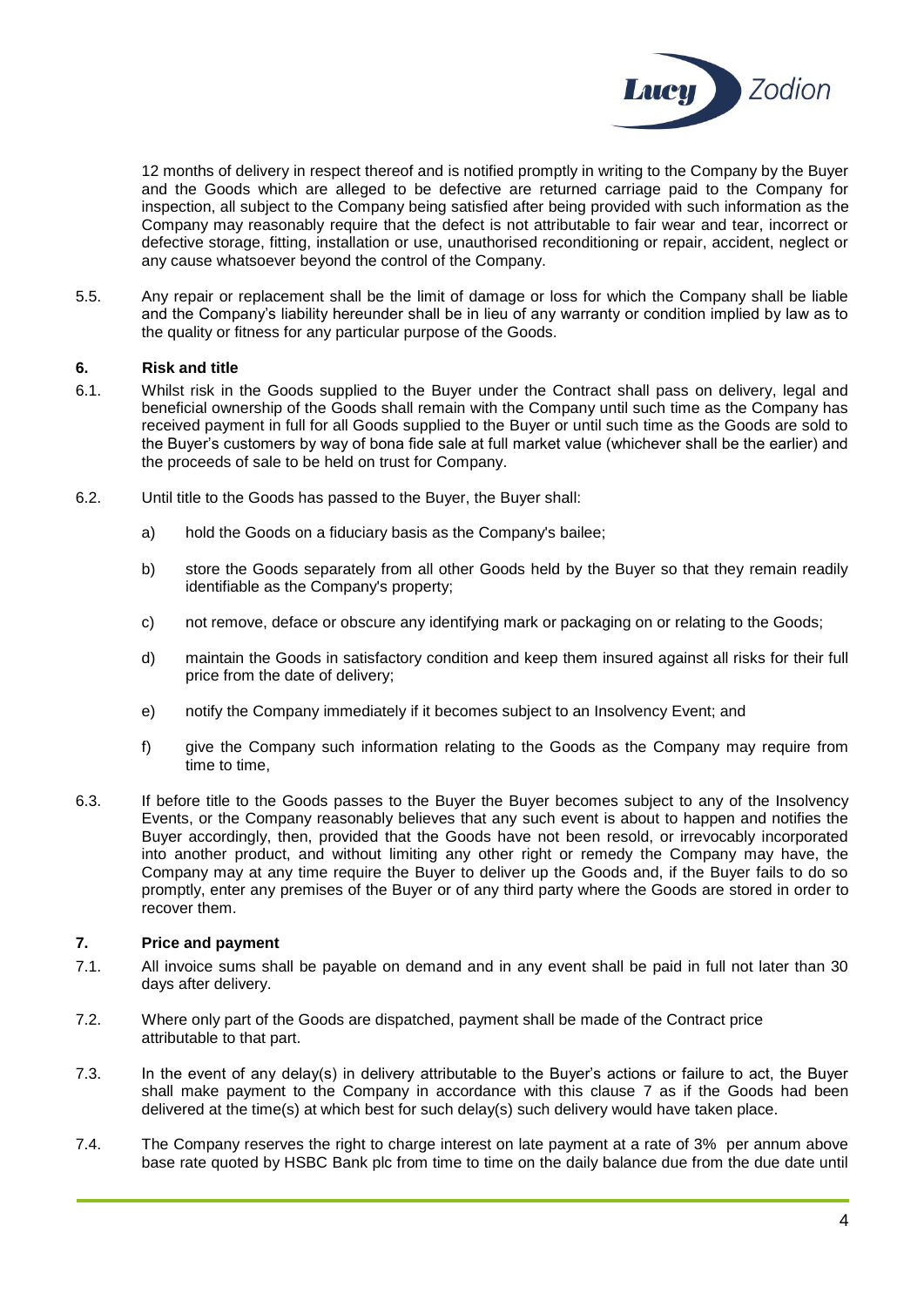

payment in full is made and to charge the cost of effecting collections of outstanding accounts to the Buyer's account.

- 7.5. If any payment under any Contract between the Company and the Buyer falls into arrears the Company shall have the right to cancel or postpone performance of the Contract under which payment is due and any other Contract between the parties wholly or in part and to be paid immediately for performance of any such Contract to date.
- 7.6. The Buyer shall not be entitled to any set-off of obligations within or between Contracts with the Company.

## **8. Limitation of Liability**

- <span id="page-4-0"></span>8.1. Nothing in these Conditions shall limit or exclude the Company's liability for:
	- a) death or personal injury caused by its negligence, or the negligence of its employees, agents or subcontractors (as applicable); and
	- b) fraud or fraudulent misrepresentation.
- 8.2. Subject to clause [8.1](#page-4-0)
	- a) the Company shall under no circumstances whatever be liable to the Buyer, whether in contract, tort (including negligence), breach of statutory duty, or otherwise, for any loss of profit, or any indirect or consequential loss arising under or in connection with the Contract; and
	- b) the Company's total liability to the Buyer in respect of all other losses arising under or in connection with the Contract, whether in contract, tort (including negligence), breach of statutory duty, or otherwise, shall in no circumstances exceed the price of the Goods.

### **9. Assignment and subcontracting**

The Buyer may not, without the Company's prior written consent, assign or transfer any of its rights or obligations under the Contract. The Company may at any time assign or transfer its rights under the Contract.

## <span id="page-4-2"></span>**10. Confidentiality and intellectual property**

- 10.1. Neither party shall disclose to any person any confidential information disclosed to it by the other party concerning the business or affairs of the other party or, any member of its Group, including information relating to a party's operations, process, plans, product information, know-how, designs, trade secrets, software, market opportunities and customers ("**Confidential Information"),** except as permitted by clause [10.2.](#page-4-1)
- <span id="page-4-1"></span>10.2. The Company may disclose Confidential Information to its employees, officers, agents, consultants or subcontractors ("**Representatives**") who need to know such information for the purposes of carrying out the Company's obligations under the Contract, provided the Company takes all reasonable steps to ensure its Representatives comply with the confidentiality obligations in this clause [10](#page-4-2) as though they were party to the Contract.
- 10.3. The Company reserves all rights in its Confidential Information. No rights or obligations in respect of such information other than those expressly stated in the Contract are granted to the Buyer. In particular, no licence is granted directly or indirectly under any patent, invention, discovery, copyright or other Intellectual Property Right held, made, obtained or licensable by the Company at any time.
- 10.4. All rights to use designs, drawings and other documents prepared in connection with the Contract shall vest solely in the Company. Buyer shall only use such designs, drawings and documents for the purpose of the Contract.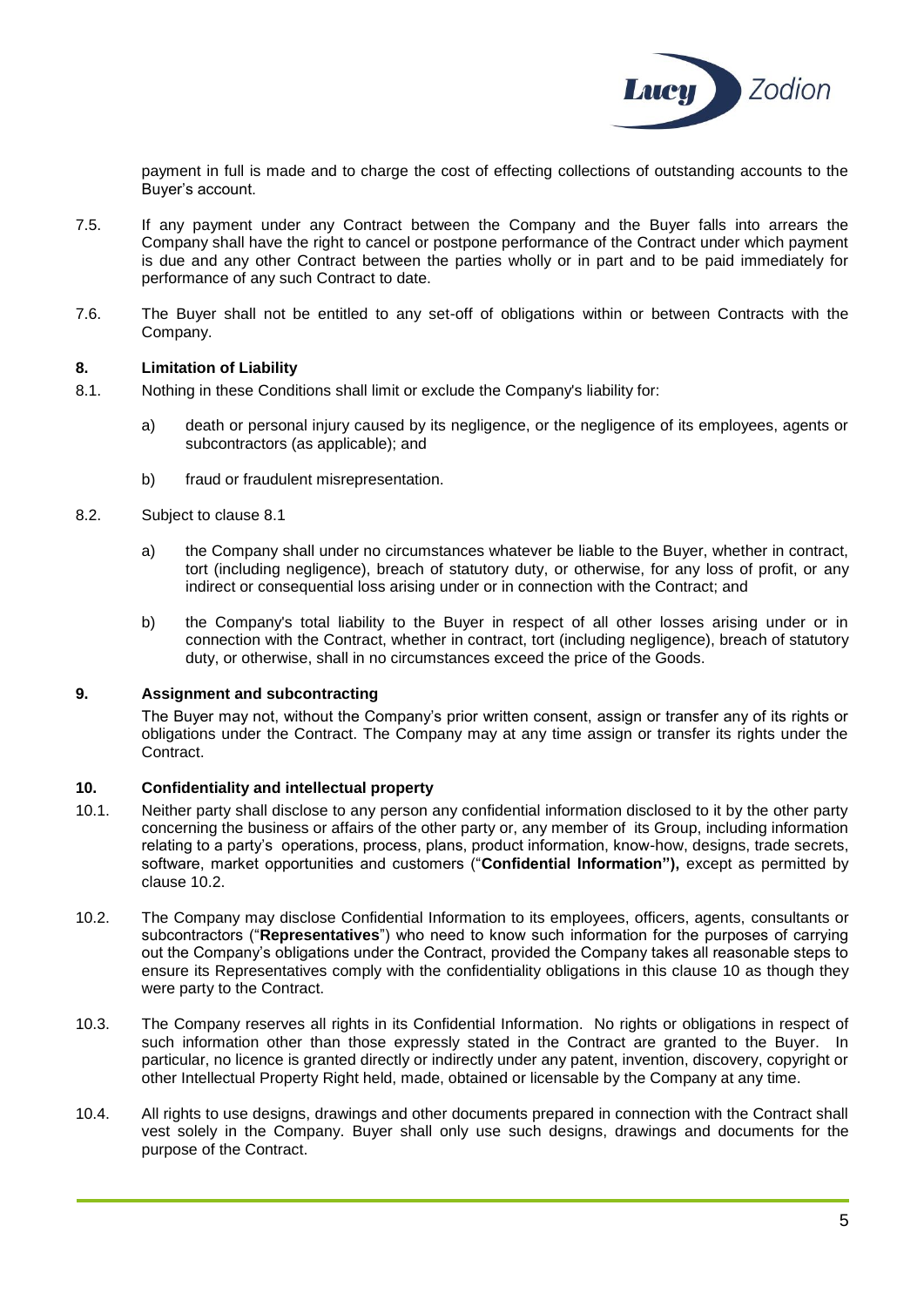

## **11. Termination**

- 11.1. If the Buyer becomes subject to an Insolvency Event or the Company reasonably believes that the Buyer is about to become subject to any of them and notifies the Buyer accordingly, then, without limiting any other right or remedy available to the Company, the Company may cancel or suspend all further deliveries under the Contract or under any other Contract between the Buyer and the Company without incurring any liability to the Buyer, and all outstanding sums in respect of Goods delivered to the Buyer shall become immediately due.
- <span id="page-5-0"></span>11.2. For the purposes of these Conditions, Insolvency Events are:
	- a) the Buyer suspends, or threatens to suspend, payment of its debts, or is unable to pay its debts as they fall due or admits inability to pay its debts, or (being a company) is deemed unable to pay its debts within the meaning of section 123 of the Insolvency Act 1986, or (being an individual) is deemed either unable to pay its debts or as having no reasonable prospect of so doing, in either case, within the meaning of section 268 of the Insolvency Act 1986, or (being a partnership) has any partner to whom any of the foregoing apply;
	- b) the Buyer commences negotiations with all or any class of its creditors with a view to rescheduling any of its debts, or makes a proposal for or enters into any compromise or arrangement with its creditors;
	- c) (being a company) a petition is filed, a notice is given, a resolution is passed, or an order is made, for or in connection with the winding up of the Buyer, other than for the sole purpose of a scheme for a solvent amalgamation of the Buyer with one or more other companies or the solvent reconstruction of the Buyer;
	- d) (being an individual) the Buyer is the subject of a bankruptcy petition or order;
	- e) a creditor or encumbrancer of the Buyer attaches or takes possession of, or a distress, execution, sequestration or other such process is levied or enforced on or sued against, the whole or any part of its assets and such attachment or process is not discharged within 14 days;
	- f) (being a company) an application is made to court, or an order is made, for the appointment of an administrator or if a notice of intention to appoint an administrator is given or if an administrator is appointed over the Buyer;
	- g) (being a company) a floating charge holder over the Buyer's assets has become entitled to appoint or has appointed an administrative receiver;
	- h) a person becomes entitled to appoint a receiver over the Buyer's assets or a receiver is appointed over the Buyer's assets;
	- i) any event occurs, or proceeding is taken, with respect to the Buyer in any jurisdiction to which it is subject that has an effect equivalent or similar to an Insolvency Event;
	- j) the Buyer suspends, threatens to suspends, ceases or threatens to cease to carry on all or substantially the whole of its business;
	- k) the Buyer's financial position deteriorates to such an extent that in the Company's opinion the Buyer's capability to adequately fulfil its obligations under the Contract has been placed in ieopardy:
	- l) (being an individual) the Buyer dies or, by reason of illness or incapacity (whether mental or physical), is incapable of managing his or her own affairs or becomes a patient under any mental health legislation; and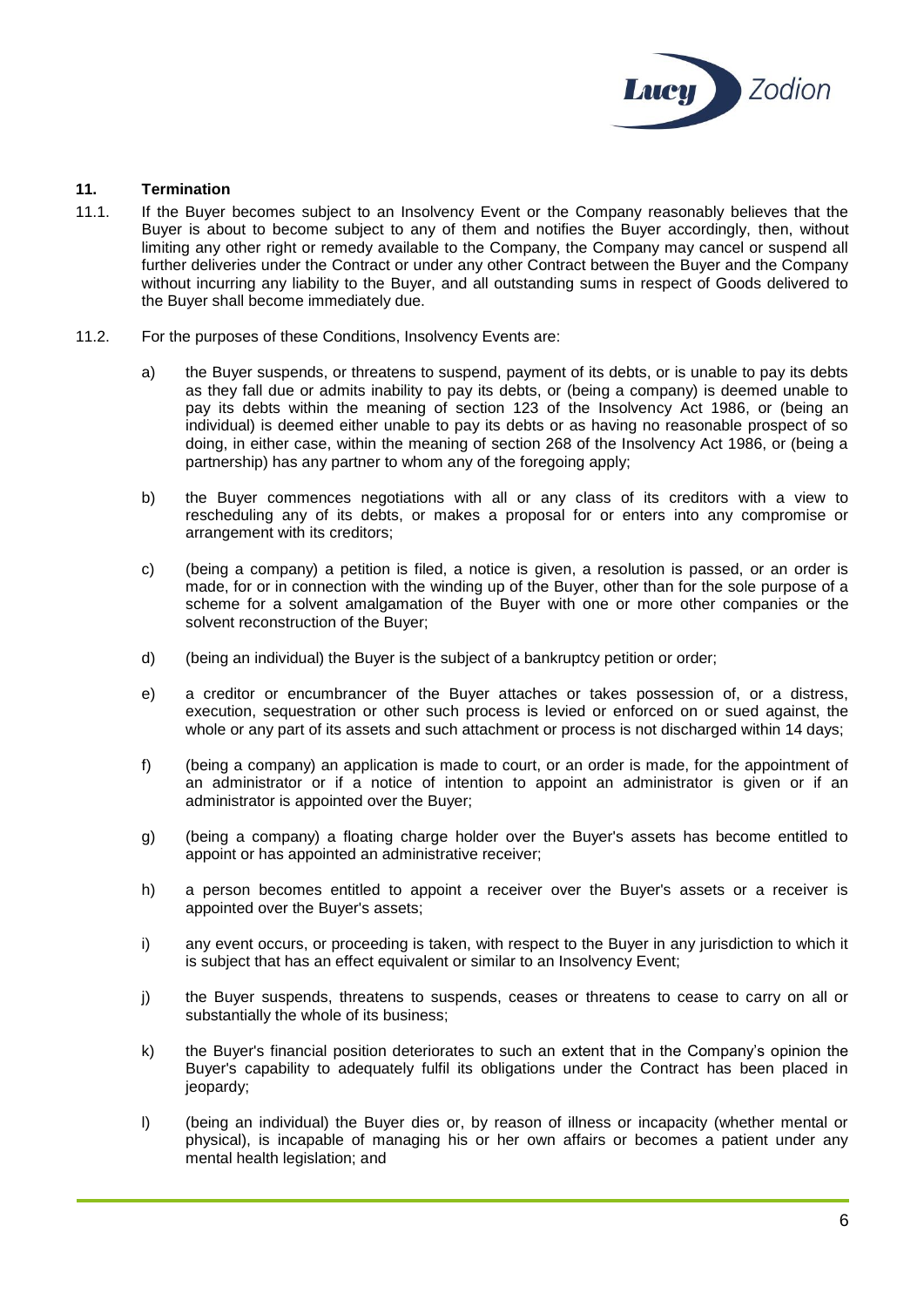

m) a breach of clause [15.1](#page-6-1) occurs.

## <span id="page-6-2"></span>**12. Obligations on termination**

- 12.1. On termination of the Contract:
	- a) The Buyer shall return to the Company all documents and materials (and any copies) containing Confidential Information that the Company had supplied to the Buyer in connection with the supply of Goods under the Contract; and
	- b) The Buyer shall erase all of the Company's Confidential Information from its computer systems.
- 12.2. The Buyer shall, on request, confirm in writing that it has complied with the requirements of this clause [12.](#page-6-2)

## **13. Effect of termination**

- 13.1. On termination of the Contract, the following clauses shall continue in full force and effect:
	- a) clause [10](#page-4-2) (Confidentiality);
	- b) clause [12](#page-6-2) (Obligations on termination); and
	- c) clause [24](#page-8-0) (Governing law and jurisdiction).

#### **14. Force Majeure**

- 14.1. The Company shall have no liability or responsibility for failure to perform any obligations under the Contract to the extent it is unable to perform as a consequence of a Force Majeure Event.
- 14.2. If affected by a Force Majeure Event the Company shall, as soon as reasonably practicable (a) notify the Buyer of the nature and extent of the Force Majeure Event and (b) use all reasonable endeavours to remove any such causes and resume performance under the Contract as soon as feasible.
- 14.3. If a Force Majeure Event prevents the Company's performance of its obligations for a continuous period of three months, it can terminate the Contract with immediate effect by notice in writing.
- <span id="page-6-0"></span>14.4. "**Force Majeure Event**" shall include, but shall not be limited to acts of God, epidemic or pandemic (whether or not known as at the date hereof, or whether or not declared prior to the date of the Order), war, armed conflict, imposition of sanctions, embargo or breaking off of diplomatic relations, government intervention, interruption or failure of a utility service, fire, breakdown of plant or machinery, a worldwide shortage of a given component, or shortage or unavailability of raw materials from a natural source of supply. .

### **15. Bribery Act**

- <span id="page-6-1"></span>15.1. The Buyer shall:
	- (a) comply with all applicable laws, statutes and regulations relating to anti-bribery and anticorruption including but not limited to the Bribery Act 2010
	- (b) have and shall maintain in place throughout the term of the Contract its own policies and procedures, including adequate procedures under the Bribery Act 2010 and will enforce them where appropriate.
- 15.2. Breach of this clause by the Buyer shall be deemed a material breach of the Contract.

### **16. Severance**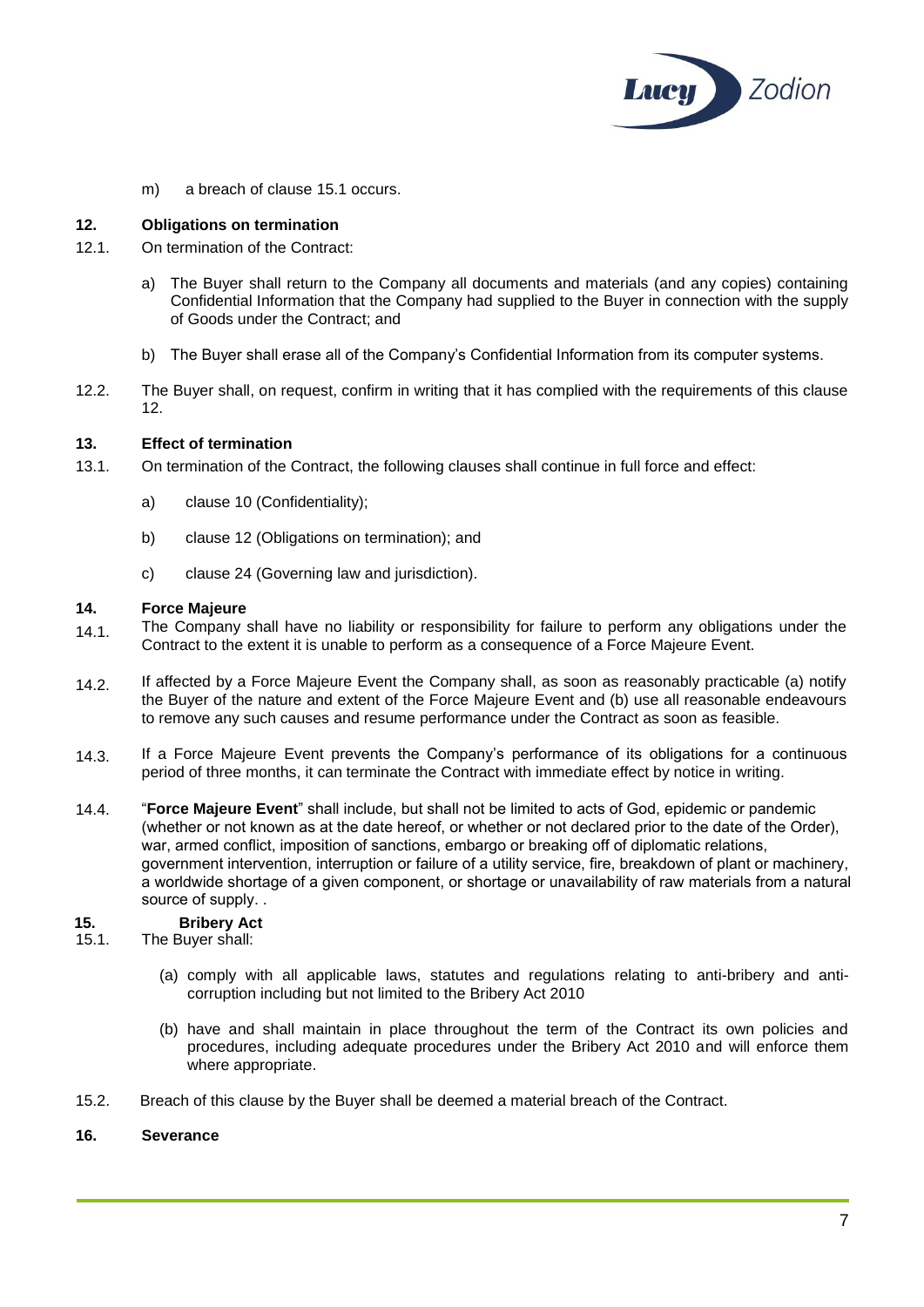

- 16.1. If any provision of the Contract is found by a court or administrative body of competent jurisdiction to be invalid, unenforceable or illegal, the other provisions shall remain in force.
- 16.2. If any invalid, unenforceable or illegal provision would be valid, enforceable or legal if some part of it were deleted, the provision shall apply with the minimum modification necessary to make it legal, valid and enforceable.

## **17. Tooling**

- 17.1. All tooling, whether made specifically for the Goods or otherwise, shall vest in the Company. The Buyer shall not be exclusively entitled to have any Goods or parts thereof made from any tooling. If the Company makes tooling to the Buyer's design or specification, the Company shall submit to the Buyer samples made from such tooling. Within 30 days of the submission of samples the Buyer shall not:
	- a) approve the use of the tooling in the manufacture of the Goods; or
	- b) require the Company to, with all reasonable speed, rectify the tooling where it varies from the Buyer's design or specifications. After any such rectification the Company shall resubmit sample parts to the Buyer, and the above provisions shall apply.
- 17.2. If the Buyer fails to approve or require rectification to the tooling as required above the Company may cancel the contract and the Buyer shall compensate the Company in full for any and all costs, losses and expenses howsoever arising from such cancellation.
- 17.3. Any part tooling charges as specified in the Purchase Order acceptance shall be paid in full by the date specified in the acceptance or, if not so specified, contemporaneously with payment for the first delivery of Goods hereunder.

### **18. Instructions**

The Buyer undertakes to ensure that all product data sheets, warnings, notices or instruction concerning the proper application, fitting, servicing or use of the Goods are passed to any subsequent buyer. The Buyer undertakes that he will observe all recommendations and instructions of the Company to the correct storage and use of the Goods. The Buyer hereby indemnifies and shall hold harmless the Company against any and all losses, costs, expenses and damages howsoever arising as a result of any act or omission by the Buyer in its performance of this obligation.

### **19. Health and Safety**

The Buyer shall ensure that the Goods are in accordance with any relevant information or advice which the Company may make available to the Buyer and hereby indemnifies the Company in respect of any and all claims arising as a result of any failure on its part in this respect.

### **20. Further assurance**

Each party shall at its own expense promptly execute and deliver all such documents and do all such things or procure the execution and delivery of all documents and doing of all such things as are required to give full effect to the Contract.

## **21. Amendment and waiver**

- 21.1. Any amendment to the Contract shall be in writing and signed by or on behalf of the parties.
- 21.2. Any waiver of any right under the Contract is only effective if it is in writing and applies only to the party to whom the waiver is addressed and to the circumstances for which it is given.
- 21.3. No failure to exercise or delay in exercising any right provided under the Contract or by law constitutes a waiver of such right, nor shall it prevent or restrict any future exercise or enforcement of such right or remedy.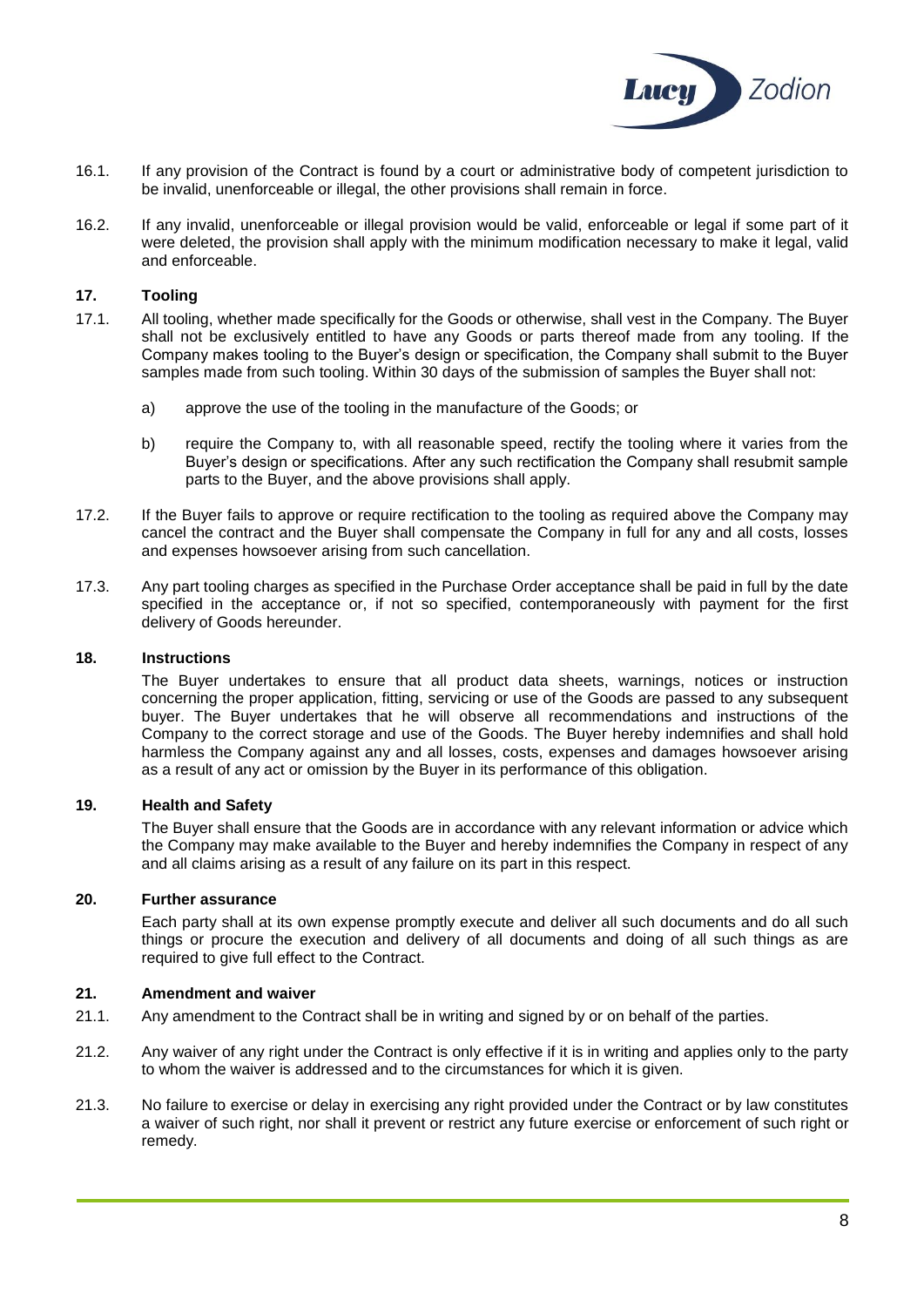

## <span id="page-8-1"></span>**22. Notices**

- <span id="page-8-2"></span>22.1. A notice served under the Contract shall be:
	- a) in writing and in English;
	- b) signed by or on behalf of the party giving it;
	- c) sent for the attention of the person, and to the address or fax number given in this clause [22](#page-8-1) or such other address, fax number or person as the relevant party may notify to the other party from time to time in accordance with this clause [22.1;](#page-8-2) and
	- d) delivered personally, sent by fax, sent by commercial courier or sent by recorded delivery or (if the notice is to be served by post outside the country from which it is sent) airmail requiring signature on delivery.
- 22.2. A notice or other communication given in connection with the Contract is deemed to have been received:
	- a) if delivered personally, at the time of delivery; or
	- b) in the case of fax, at the time of transmission and answerback received;
	- c) if sent by commercial courier, at the time of signature of the courier's delivery receipt; or
	- d) in the case of airmail, at the time of signature on delivery.
- 22.3. If deemed receipt is not within business hours (8.15 am to 4.15 pm on a Business Day, the notice shall be deemed to have been received at the opening of business on the next Business Day in the place of receipt.

#### **Brexit 23.**

If a Brexit Trigger Event occurs, the impacted party may:

(a) require the other party to negotiate in good faith an amendment to the Contract to alleviate the Brexit Trigger Event; and

<span id="page-8-0"></span>(b) if no such amendment is made to this agreement within 30 days, terminate the Contract by giving the other party not less than 30 days' written notice. On termination under this clause 23, clauses 11.1 to 13.1 inclusive shall apply.

**Brexit Trigger Event:** means any of the following events occurring at any time after the UK ceased to be a Member State of the European Union OR the UK ceasing to be subject to the transition or implementation arrangements provided for by Part 4 of the withdrawl agreement between the UK and the European Union negotiated under Article 50(2) of the Treaty of the European Union which sets out the arrangements for the UK's withdrawal from the European Union (as such arrangements are extended from time to time):

(a) a substantial adverse impacts on a party's ability to perform the Contract in accordance with its terms and the law;

(b) an increase in the costs incurred by a party in performing the Contract of at least 3% since the price for the Goods was last agreed:

(c) the price of the Goods under the Contract is at least 5% lower than the market value for similar products; or

(d) the price of the Goods under the Contract exceeds the market value for similar products by at least 5%.